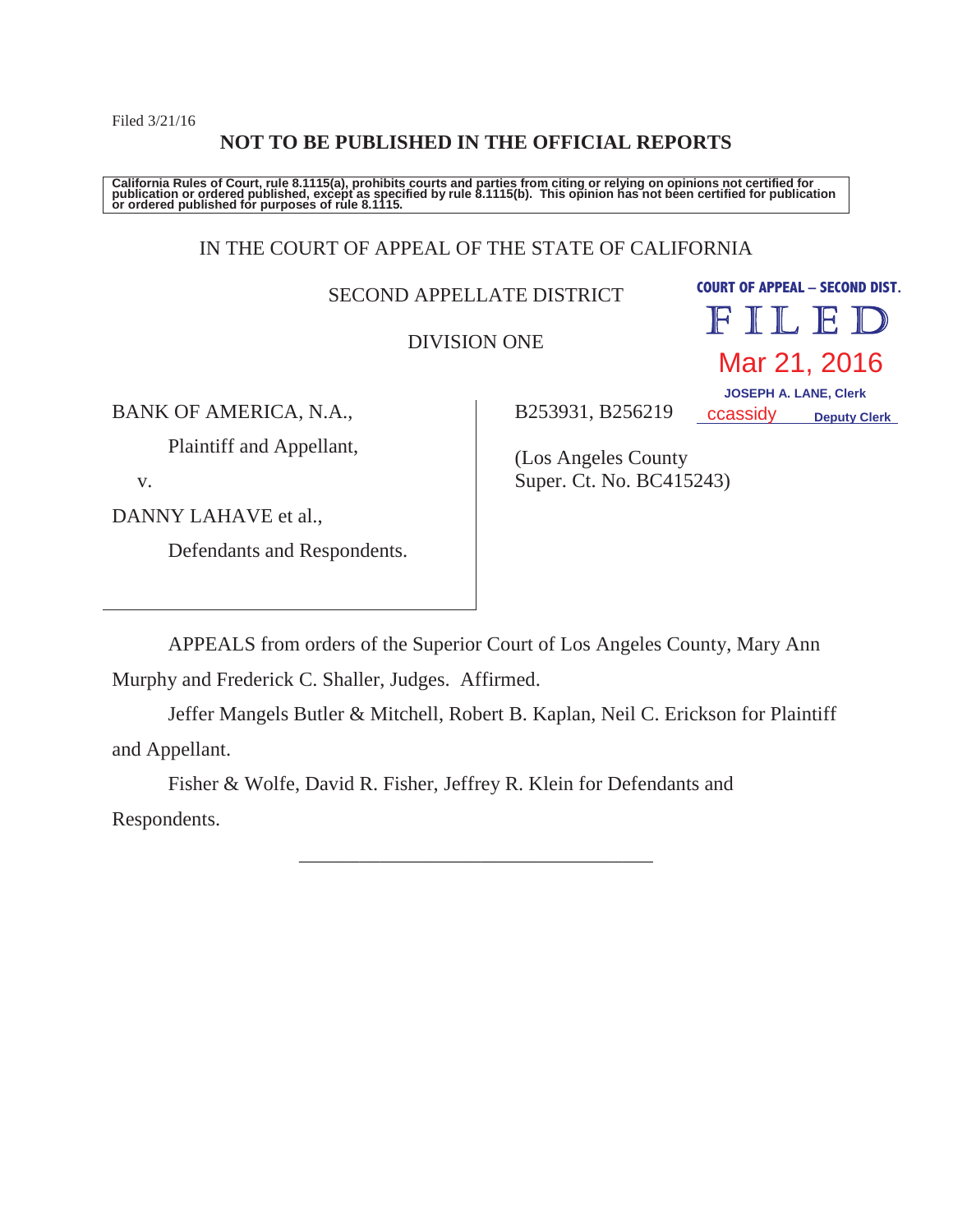Bank of America, National Association, a multinational corporation, and Danny Lahave, a California resident, are parties to a contract that (1) contains a unilateral attorney fee provision favoring Bank of America and (2) specifies the contract is to be interpreted according to New Mexico law. After Lahave prevailed in litigation, he sought and was awarded attorney fees under a reciprocity provision found in California law (Civ. Code, § 1717) but not New Mexico law. On appeal, Bank of America argues New Mexico law applies, under which no fees should be awarded.

For the reasons set forth below, we affirm.

#### **BACKGROUND**

We relate a simplified version of the relevant financial transactions, omitting extraneous parties and half a dozen assignments, successions and assumption agreements. In essence, Lahave and Top Terraces, Inc., a California corporation (the guarantors), guaranteed the payment and performance of obligations set forth in a deed of trust note in favor of Bank of America. The obligor under the note was Market Center East Retail Property, Inc., a New Mexico corporation, and the note was secured by real property in New Mexico. Both the guaranty and note provided they were to be governed by and construed in accordance with New Mexico law. Under the note, if any sum payable was not paid by the fifth day of the month it was due, the borrower would be obligated to pay an additional amount equal to 5 percent of the unpaid sum.

The borrower failed to make a monthly payment in January 2009, and in April 2009 sought voluntary Chapter 11 bankruptcy protection (see 11 U.S.C. §§ 1101-1174) in New Mexico. The real property securing the note was ultimately sold in the bankruptcy proceedings, and Bank of America was paid the balance of principal and interest due under the note. One month later, in December 2009, Bank of America requested that the bankruptcy court further authorize payment of a late fee equal to 5 percent of the principal balance due when the borrower filed for bankruptcy. In August 2010, the bankruptcy court denied the request, finding a late fee consisting of 5 percent of the entire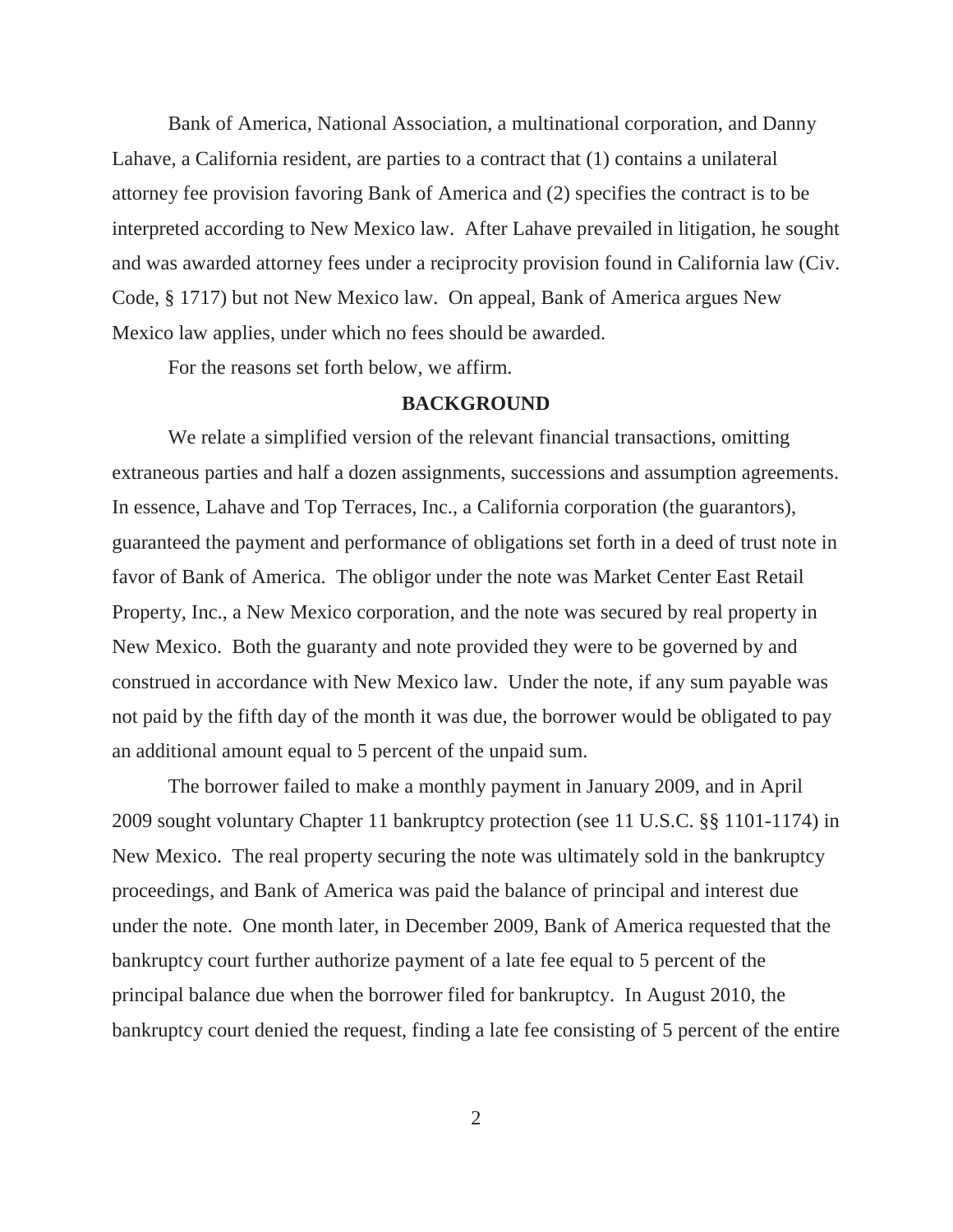principal balance, rather than merely of one monthly payment, would be an unenforceable penalty under New Mexico law. That decision has become final.

Meanwhile, Bank of America treated the bankruptcy as a triggering event obligating the guarantors for all payments due under the note, and on June 5, 2009, filed a complaint for breach of guaranty against the guarantors in the Los Angeles Superior Court. After the bankruptcy case in New Mexico was resolved, the parties in Los Angeles stipulated that the only remaining issue to be adjudicated was whether under New Mexico law the late fee found by the bankruptcy court to be unenforceable against the borrower was nevertheless enforceable against the guarantors. The parties stipulated the amount of any such fee, if enforceable, would be \$377,438.82. Bank of America argued the fee was enforceable against the guarantors notwithstanding its unenforceability against the borrower because the guarantors, unlike the borrower, had waived any illegality defense, as follows:

The guaranty provided that the guarantors' obligations would "not be reduced, discharged or released because or by reason of any . . . claim or defense of Borrower," and guarantors waived any "common law, equitable, statutory or other rights" they might have as a result of "[t]he invalidity, illegality or unenforceability of all or any part of the Guaranteed Obligations." Specified waived illegalities included that the guaranteed obligations exceeded the amount permitted by law, violated applicable usury laws, or were otherwise uncollectible or unenforceable; that performance or repayment of the guaranteed obligations was illegal; or that the borrower had valid defenses against them. The guarantors agreed they would remain liable on the guaranteed obligations even if the borrower was found not liable for any reason.

In opposition to Bank of America's request for the late fee, the guarantors argued the guaranty's waiver was unenforceable because it violated New Mexico public policy.

The trial court agreed with Bank of America, found the late fee was enforceable against the guarantors under New Mexico law, and entered judgment for the bank in the amount of \$377,438.82. We reversed, holding the guaranty waiver was unenforceable.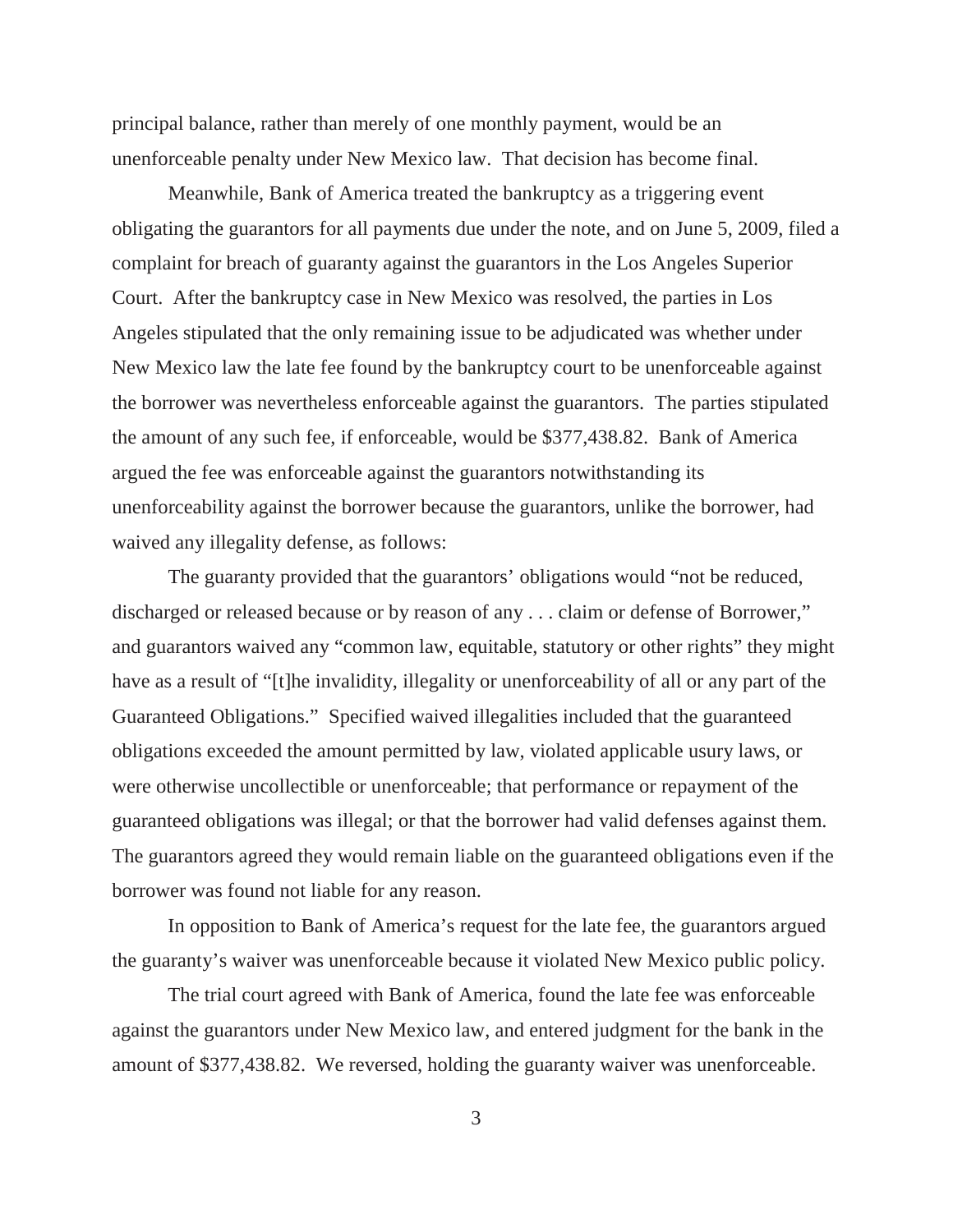(*Bank of America, N.A. v. Lahave* (Mar. 26, 2013, B237360) [nonpub. opn.].) 1 That decision has become final.

On remand, the guarantors sought trial and appellate attorney fees in the combined amount of \$389,702.95. Applying California law, the trial court granted the fees in two separate orders, finding "There is no New Mexico party to the assumed Guaranty, and the place of performance would be California, since that is where Plaintiff demanded payment." Bank of America appealed each order separately. We consolidated the appeals.

#### **DISCUSSION**

### **I. Issue**

Civil Code section 1717 provides in relevant part as follows: "In any action on a contract, where the contract specifically provides that attorney's fees and costs, which are incurred to enforce that contract, shall be awarded either to one of the parties or to the prevailing party, then the party who is determined to be the party prevailing on the contract, whether he or she is the party specified in the contract or not, shall be entitled to reasonable attorney's fees in addition to other costs." Section 1717 establishes a "mutuality of remedy when a contract makes recovery of attorney fees available only for one party." (*PLCM Group, Inc. v. Drexler* (2000) 22 Cal.4th 1084, 1090-1091.)

Bank of America does not dispute that the guarantors would be entitled to attorney fees under the guaranty if Civil Code section 1717 applies. Instead, it contends Civil Code section 1717 has no application because the parties expressly agreed in the guaranty that New Mexico law would govern the contract. Under New Mexico law, which has no analog to Civil Code section 1717, the attorney fee provision would be applied as written, meaning guarantors would not be entitled to attorney fees.

<sup>1</sup> We take judicial notice of our opinion in *Bank of America, N.A. v. Lahave*, *supra*, B237360, and also of *Bank of America, N.A. v. Lahave* (June 26, 2013, B240826) nonpublished opinion, which reversed an award of postjudgment attorney fees to Bank of America. (Evid. Code, § 452.)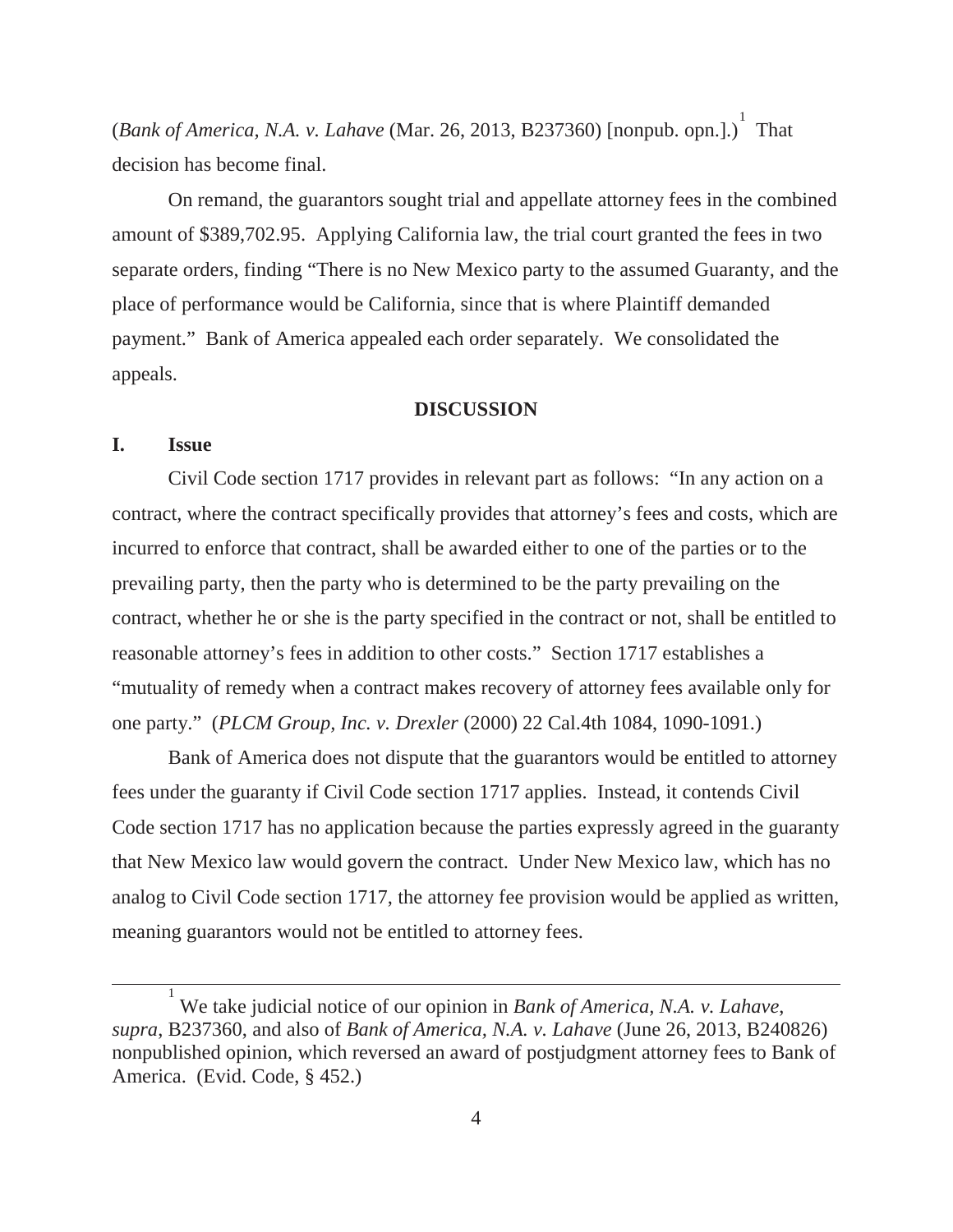The issue is whether California or New Mexico law applies.

#### **II. Principles of Choice-of-Law Analysis**

California generally "follows a 'governmental interests' approach to choice of laws questions." (*Janzen v. Workers' Comp. Appeals Bd*. (1997) 61 Cal.App.4th 109, 115, fn. 3.) Pursuant to this approach, the courts "must search to find the proper law to apply based upon the interests of the litigants and the involved states." (*Reich v. Purcell* (1967) 67 Cal.2d 551, 553.) The courts give "special attention to the actual interests of the concerned states *in the resolution of the particular issue presented*." (*Kasel v. Remington Arms Co*. (1972) 24 Cal.App.3d 711, 730, italics added.)

When a contract contains a choice-of-law provision, California employs the analytical process found in the Restatement Second of Conflict of Laws (Restatement), section 187. (*Nedlloyd Lines B.V. v. Superior Court* (1992) 3 Cal.4th 459, 464-465 (*Nedlloyd*).)

Restatement, section 187, subdivision (2) provides: "The law of the state chosen by the parties to govern their contractual rights and duties will be applied . . . unless either [¶] (a) the chosen state has no substantial relationship to the parties or the transaction and there is no other reasonable basis for the parties choice, or [¶] (b) application of the law of the chosen state would be contrary to a fundamental policy of a state which has a materially greater interest than the chosen state in the determination of the particular issue and which, under the rule of § 188, would be the state of the applicable law in the absence of an effective choice of law by the parties."

This approach requires "the court first to determine either: (1) whether the chosen state has a substantial relationship to the parties or their transaction, or (2) whether there is any other reasonable basis for the parties' choice of law. If neither of these tests is met, that is the end of the inquiry, and the court need not enforce the parties' choice of law. If, however, either test is met, the court must next determine whether the chosen state's law is contrary to a *fundamental policy* of California. If there is no such conflict, the court shall enforce the parties' choice of law. If, however, there is a fundamental conflict with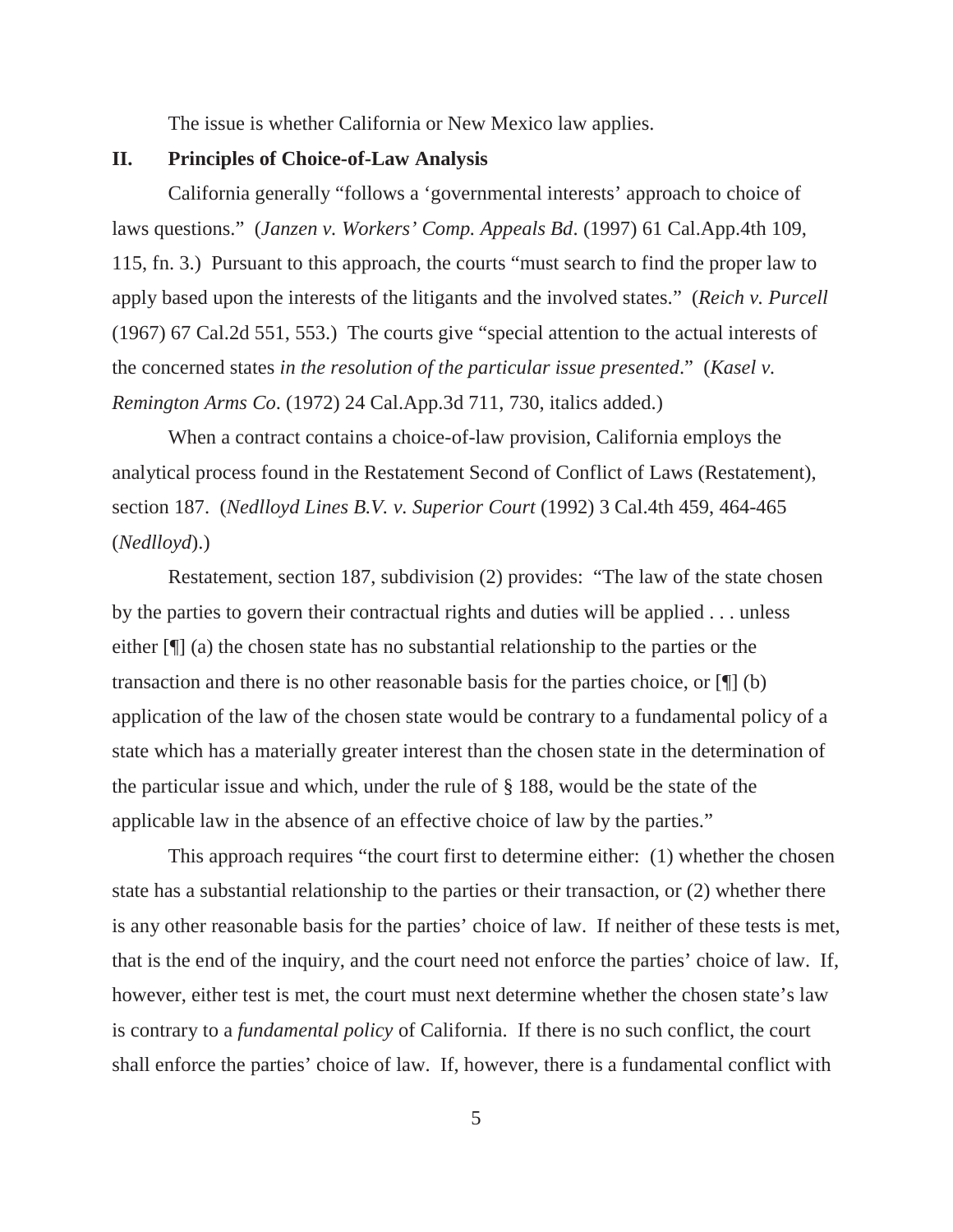California law, the court must then determine whether California has a 'materially greater interest than the chosen state in the determination of the particular issue  $\dots$ . (Rest., § 187, subd. (2).) If California has a materially greater interest than the chosen state, the choice of law shall not be enforced, for the obvious reason that in such circumstance we will decline to enforce a law contrary to this state's fundamental policy." (*Nedlloyd*, *supra*, 3 Cal.4th at p. 466, fns. omitted; *Guardian Savings & Loan Assn. v. MD Associates* (1998) 64 Cal.App.4th 309, 316-317.)

Here, the guaranty's choice-of-law provision elected to apply New Mexico law. We therefore undertake the Restatement analysis.

#### **III. Application**

#### A. *New Mexico Has No Substantial Relationship to the Parties or Transaction*

Bank of America is a multinational corporation headquartered in North Carolina. The guarantors reside in California. The guaranty was executed in Los Angeles and was presumably to be performed there. The only connections between New Mexico and the guaranty were that the obligor under the guaranteed promissory note was a New Mexico corporation and the note was secured by real property located in New Mexico. But we are aware of no reason, and Bank of America offers none, why New Mexico would be interested in a foreign guaranty of an admittedly domestic obligation. Bank of America argued below when applying for a writ of attachment that the guarantors "have little or no relationship with New Mexico," and the guaranty "is a separate and distinct obligation" from the promissory note. We agree.

Bank of America argues the guarantors had substantial *other* contacts with New Mexico regarding the underlying financial and property transactions, and filed two complaints there, one to enjoin Bank of America from obtaining a writ of attachment in this matter and the second for malicious prosecution of this matter. But the guarantors' tangential financial dealings in New Mexico are irrelevant to that state's interest in the guaranty, the only transaction at issue. And post-guaranty New Mexico litigation based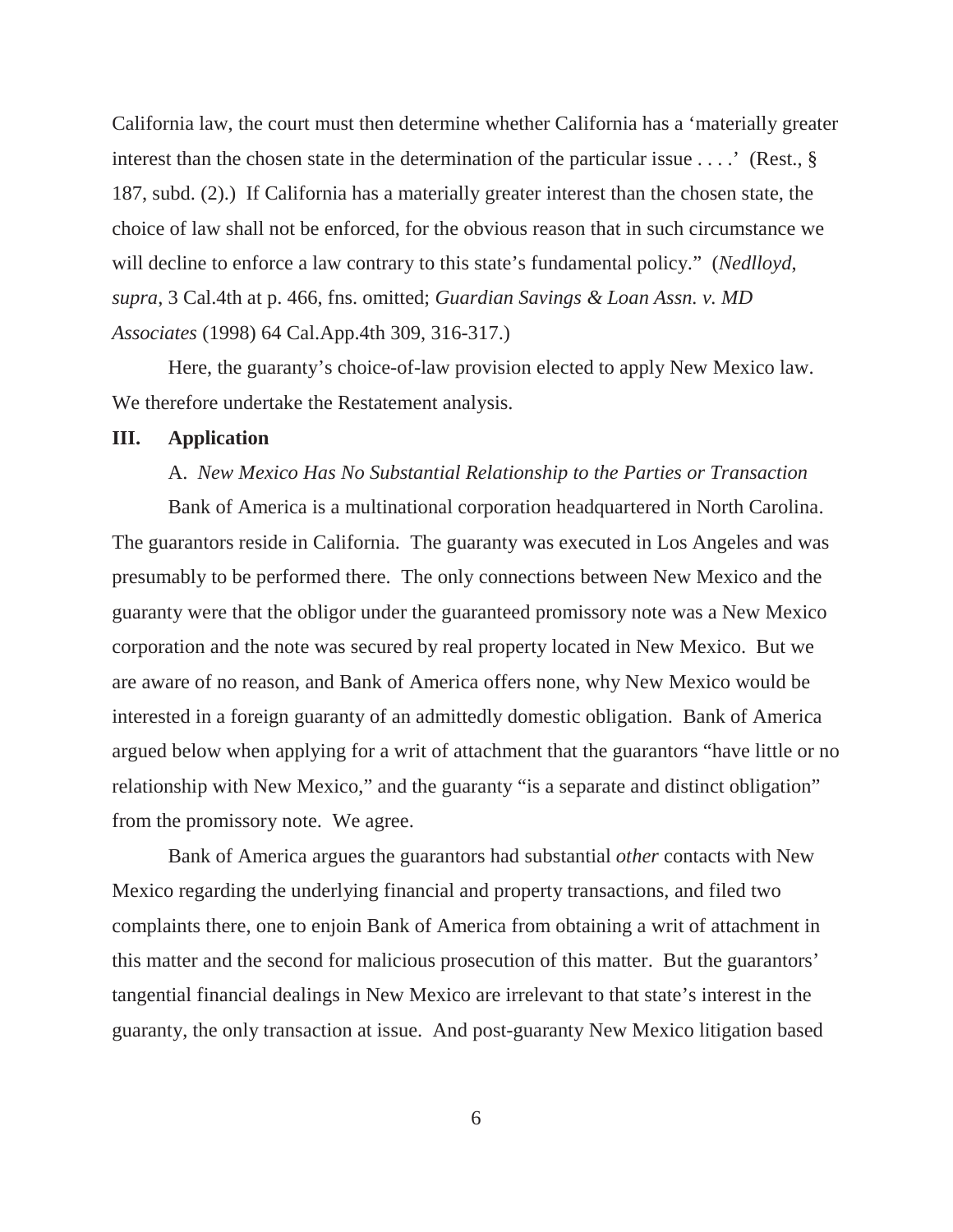solely on California litigation can hardly generate a substantial New Mexico relationship with the guaranty itself.

We conclude New Mexico has insufficient connection with the parties or the guaranty to meet the "substantial relationship" test under *Nedlloyd*.

Bank of America argues that even if no substantial relationship exists between New Mexico and either the parties or the guaranty, the guarantors are barred by the doctrine of judicial estoppel from asserting lack of such a relationship because they made numerous judicial admissions in several venues that New Mexico law applies to the guaranty. We disagree.

As we stated in *ABF Capital Corp. v. Berglass* (2005) 130 Cal.App.4th 825, "The courts invoke judicial estoppel to prevent judicial fraud from a litigant's deceitful assertion of a position completely inconsistent with one previously asserted, thus compromising the integrity of the administration of justice by creating a risk of conflicting judicial determinations. [Citations.] The inconsistent position generally must be factual in nature. [Citation.] [I] As a general rule, the court should apply the doctrine only when the party stating an inconsistent position succeeded in inducing a court to adopt the earlier position or to accept it as true. If the party did not succeed, then a later inconsistent position poses little risk of inconsistent judicial determinations and consequently introduces '"little threat to judicial integrity."'" (*Id*. at p. 832.)

Here, Bank of America recites 14 instances where the guarantors asserted that the guaranty was entered into in New Mexico, that New Mexico law should govern it, or that California has no interest in it. But to the extent the guarantors argued that New Mexico law should govern or California has no interest, those are legal positions, not factual ones, and cannot form the basis for judicial estoppel.

In any event, Bank of America adduces no instance where the guarantors succeeded in inducing a court to adopt their position. Judicial estoppel applies only when "the party was successful in asserting the first position (i.e., the tribunal adopted the position or accepted it as true)." (*MW Erectors, Inc. v. Niederhauser Ornamental &*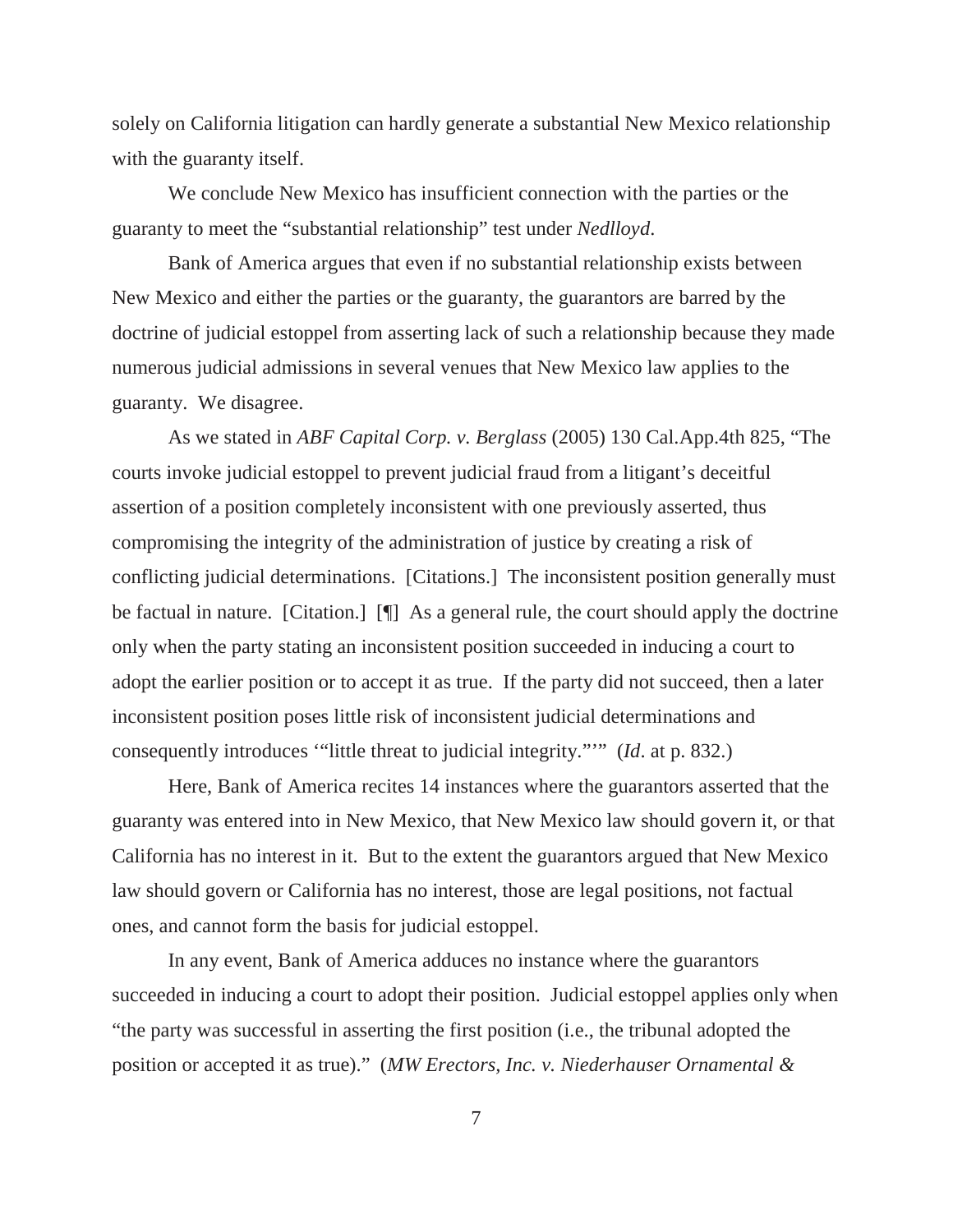*Metal Works Co., Inc*. (2005) 36 Cal.4th 412, 422.) Bank of America argues the guarantors gained three "advantages" from their representations: They (1) succeeded in having attorney fees reduced from the amount Bank of America originally requested when it was the prevailing party; (2) succeeded in having a writ of attachment stayed and ultimately vacated; and (3) ultimately prevailed on appeal, all while arguing New Mexico law should apply to the guaranty. But simply prevailing in the contest of the day does not suffice. Bank of America adduces no instance where the court adopted the guarantors' position that New Mexico law should apply. For example, although the guarantors ultimately prevailed on appeal in *Bank of America, N.A. v. Lahave*, *supra*, B237360, they argued there, and we agreed, that New Mexico and California law were the same regarding waiver of illegality, and we relied on *California* law to hold that "a guarantor cannot waive the unenforceability of an illegal principal obligation." (*Id*. at p. \*23.) As for trial court rulings favoring the guarantors, many reasons may exist for a court to stay or vacate an attachment order or award less in attorney fees than a party demands, but few of these reasons—and on this record none —turn on choice of law. For example, the only explanation the trial court gave for vacating the writ of attachment was that the court "cannot find that plaintiff has established that it is likely to succeed as to the interest and or late fee amounts." Absent some indication that a court adopted a representation by the guarantors that New Mexico law applies, judicial estoppel does not bar their argument that California law should apply.

#### B. *No Other Reasonable Basis Exists for the Parties' Choice of Law*

The next question is whether a reasonable basis exists for the parties' choice of law. Bank of America, which ignores this element on appeal, offers no explanation why the parties inserted a New Mexico choice of law provision in the guaranty agreement, and we can discern none. Although the underlying promissory note concerned a loan made in New Mexico to a New Mexico resident, and was secured by real property located in New Mexico, no reasonable basis exists to apply New Mexico law to a guaranty agreement between foreign residents. As intimated above, the financial and property transactions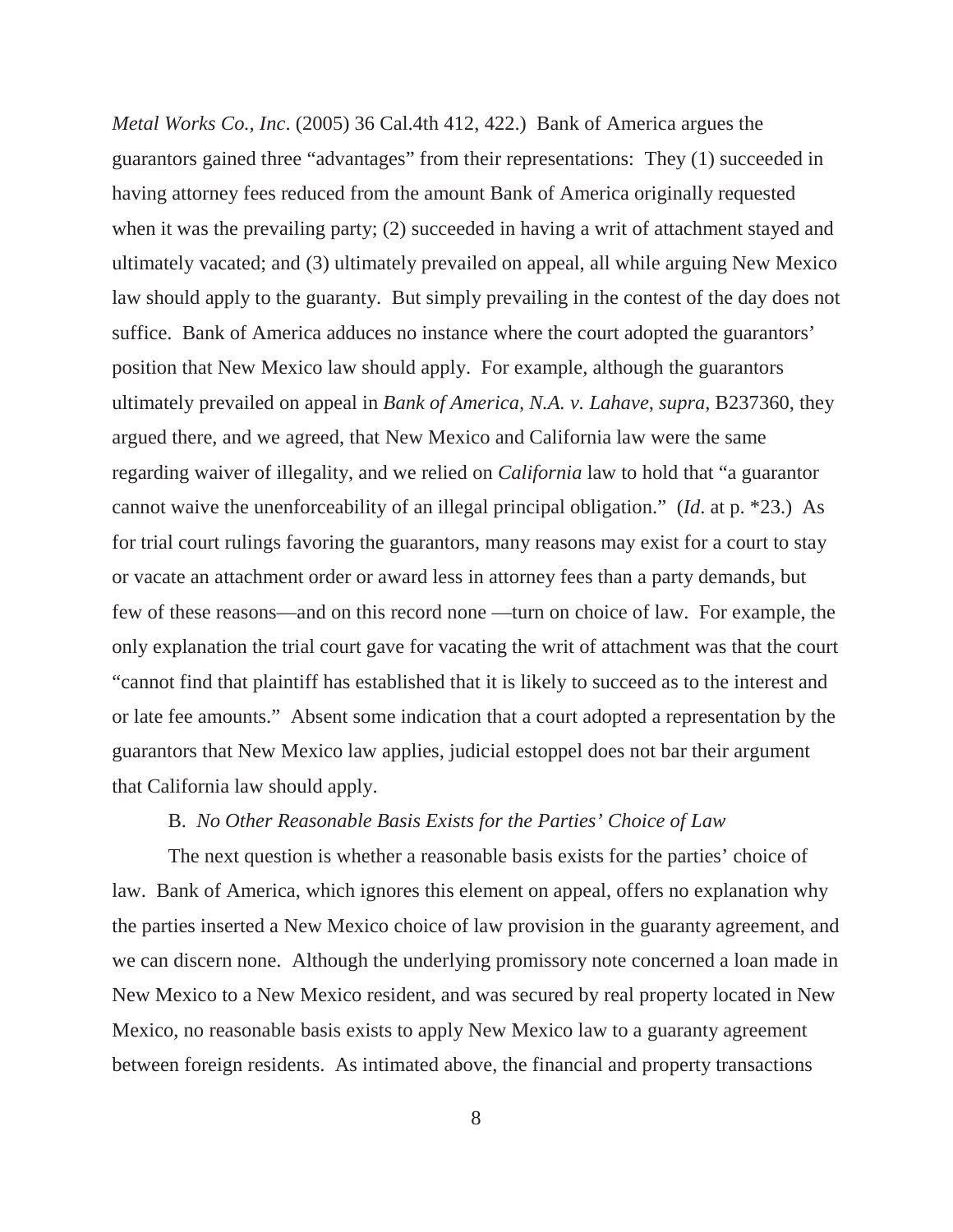surrounding the guaranty involved several successors in interest, assignments, and assumption agreements, and at least one prior guarantor. But Bank of America adduces nothing in the record that would explain the choice of law.

Finding neither a substantial relationship between New Mexico and the parties or the guaranty, nor any other reasonable basis for the parties' choice of law, our inquiry ends, and we need not enforce the choice. (*Nedlloyd*, *supra*, 3 Cal.4th at p. 466.)

#### C. *Civil Code Section 1717 Represents a Fundamental Policy of California*

If, for the sake of argument, the guarantors were estopped from denying that New Mexico had a substantial relationship with them and/or the guaranty, or if some other reasonable basis existed for the parties' choice of law, we would nevertheless conclude California law applies because application of New Mexico law "would be contrary to a fundamental policy of" California, "which has a materially greater interest than the chosen state in the determination of the particular issue." (Restat., § 187, subd. (2).)

California has a fundamental policy concerning the mutuality of attorney fee provisions in contracts. Civil Code section 1717, subdivision (a) states that "[a]ttorney's fees provided for by this section shall not be subject to waiver by the parties to any contract which is entered into after the effective date of this section. Any provision in any such contract which provides for a waiver of attorney's fees is void." (Civ. Code, § 1717, subd. (a).) "'This language is mandatory, unavoidable and emphatic. Section 1717(a) is no default provision or gapfiller, subject to override by the parties. Rather, it represents a basic and fundamental policy choice by the state of California that nonreciprocal attorney's fees contractual provisions create reciprocal rights to such fees.'" (*ABF Capital Corp. v. Grove Properties* (2005) 126 Cal.App.4th 204, 217.) "'Section 1717(a) constitutes the statutorily expressed public policy of California, and, thus, under California's rules regarding enforcement of contractual choice of law provisions, if California has a materially greater interest in the subject of the litigation than the state chosen by the parties, section 1717(a) will be applied in lieu of the chosen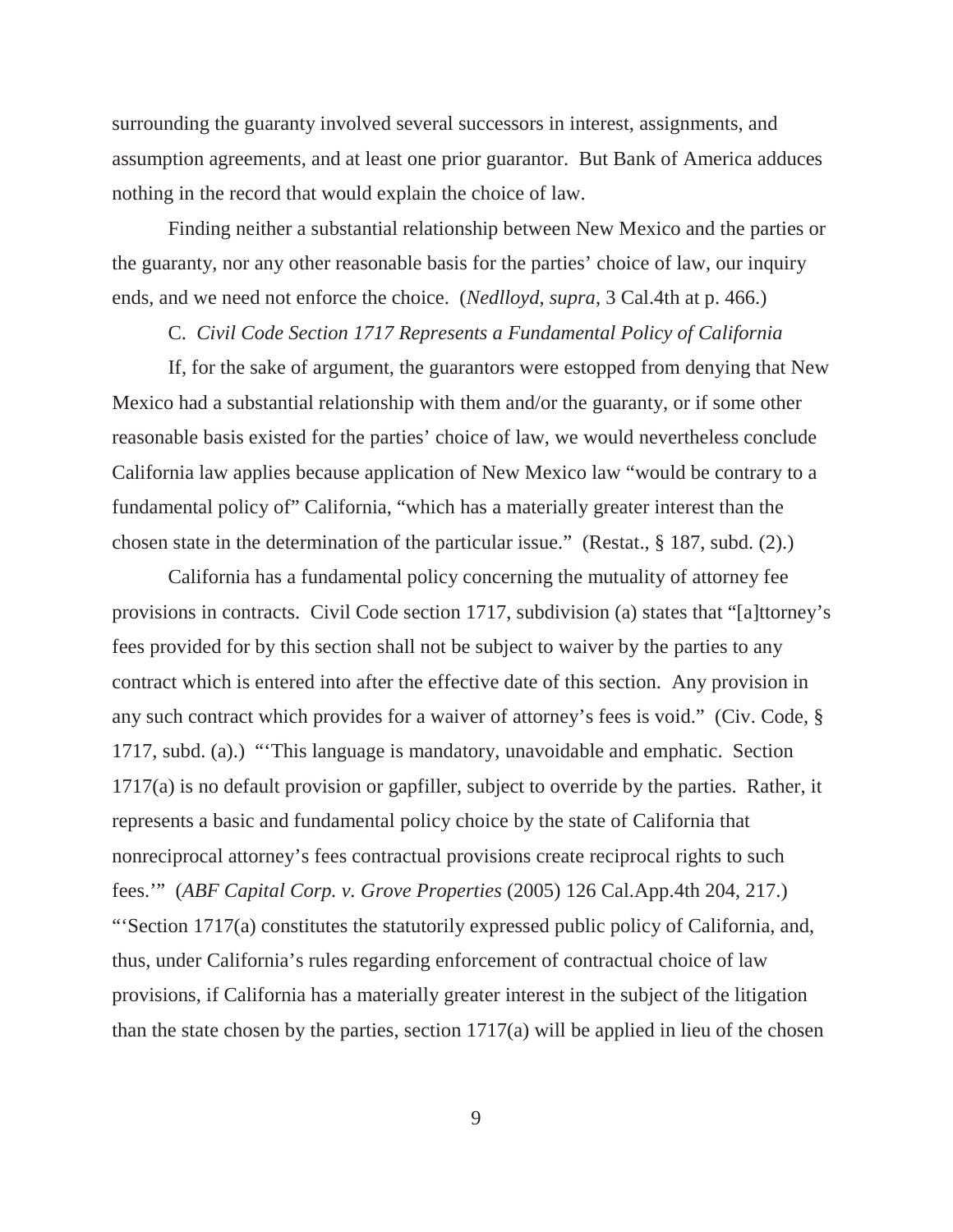state's law. . . .'" (*Ibid*.) New Mexico law, which affords no reciprocity for attorney fees, conflicts with this fundamental policy of California.

# D. *California Has a Materially Greater Interest than New Mexico in the Attorney Fee Award*

The next question is whether California has a materially greater interest than New Mexico in the award of attorney fees in California litigation. Here, Bank of America sued California residents in California. "The interest of California in seeing its residents receive fair play with respect to attorney fees, when resort is made to the California courts, is a fundamental equitable policy of this state. Because resort is made to the California courts, and implicates the equitable treatment of California citizens, California has a great material interest in the attorney fees issue—fees which are attributable to litigation in California." (*ABF Capital Corp. v. Grove Properties*, *supra*, 126 Cal.App.4th at p. 220.) This interest is materially greater than any interest New Mexico could have in assuring the enforcement of its law concerning attorney fees because here, the attorney fees are not being incurred as a result of any use of New Mexico courts.

Relying on *Hughes Electronics Corp. v. Citibank Delaware* (2004) 120 Cal.App.4th 251, Bank of America argues different law may not be applied to different legal issues raised in a single contract. Thus, if New Mexico law applies to some provisions of the guaranty, as guarantors have always argued, it must apply to the attorney fee provision as well. The argument is without merit. As stated above, in determining choice of law, California courts give "special attention to the actual interests of the concerned states in the resolution of the particular issue presented." (*Kasel v. Remington Arms Co*., *supra*, 24 Cal.App.3d at p. 730.) The question is whether California has a materially greater interest than New Mexico in the "particular issue" presented. (Restat., § 187, subd. (2); *Nedlloyd*, *supra*, 3 Cal.4th at p. 466.) We are compelled to apply different law to different legal issues raised in a single contract if to do so is the only way to comport with "this state's fundamental policy." (*Nedlloyd*, *supra*, at p. 466.)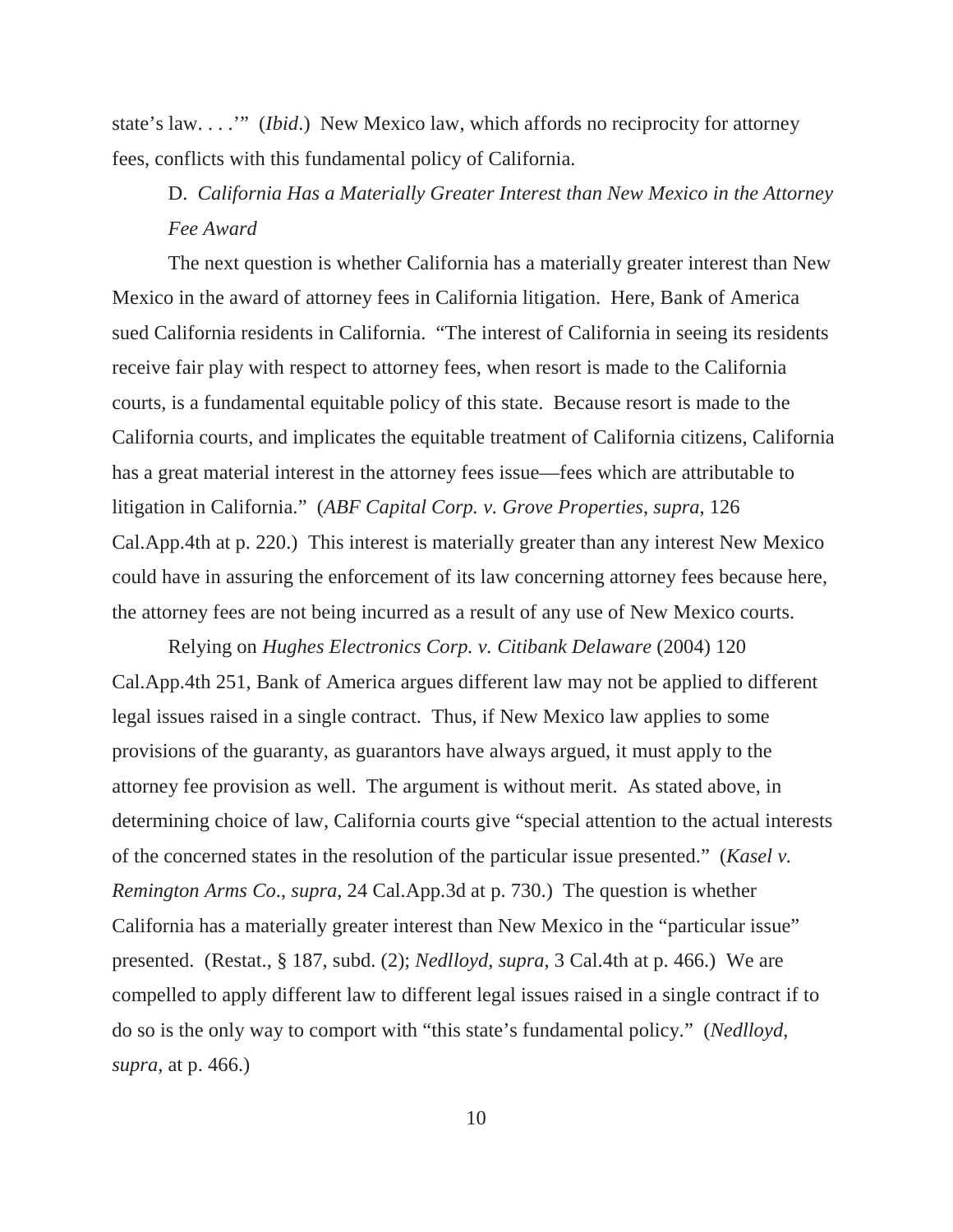*Hughes Electronics Corp. v. Citibank Delaware* is not to the contrary. There, the issue was whether a California or New York limitations period applied to a dispute arising out of a banking relationship. The trial court enforced the parties' New York choice of law and applied New York's facial limitations period, but neglected to follow New York's "borrowing statute," which "required that each cause of action must be timely under both New York law and the law of the jurisdiction in which the claim arose." (*Hughes Electronics Corp. v. Citibank Delaware*, *supra*, 120 Cal.App.4th at p. 255.) The appellate court reversed, holding "a trial court may not choose to enforce some but not all of the applicable laws of [the chosen] jurisdiction." (*Id*. at p. 256.) *Hughes* therefore stands for the proposition that all applicable foreign laws must be applied to a particular issue, not that all issues must be subject to the same law.

E. *California Law would Apply in the Absence of an Effective Choice of Law Provision*

The final question under the Restatement analysis is whether California law would apply in the absence of an effective choice of law by the parties.

If a contract contains no choice-of-law provision, a California court will generally ""apply its own rule of decision unless a party litigant timely invokes the law of a foreign state. In such event [that party] must demonstrate that the latter rule of decision will further the interest of the foreign state and therefore that it is an appropriate one for the forum to apply to the case before it." [Citations.]  $\ldots$  [T]he foreign law proponent must identify the applicable rule of law in each potentially concerned state and must show it materially differs from the law of California. . . . [I]f the relevant laws of each state are identical, there is no problem and the trial court may find California law applicable  $\ldots$  [Citations.] [ $\parallel$ ] If, however, the trial court finds the laws are materially different, it must proceed to the second step and determine what interest, if any, each state has in having its own law applied to the case. [Citation.] Despite materially different laws, 'there is still no problem in choosing the applicable rule of law where only one of the states has an interest in having its law applied.'" "Only if the trial court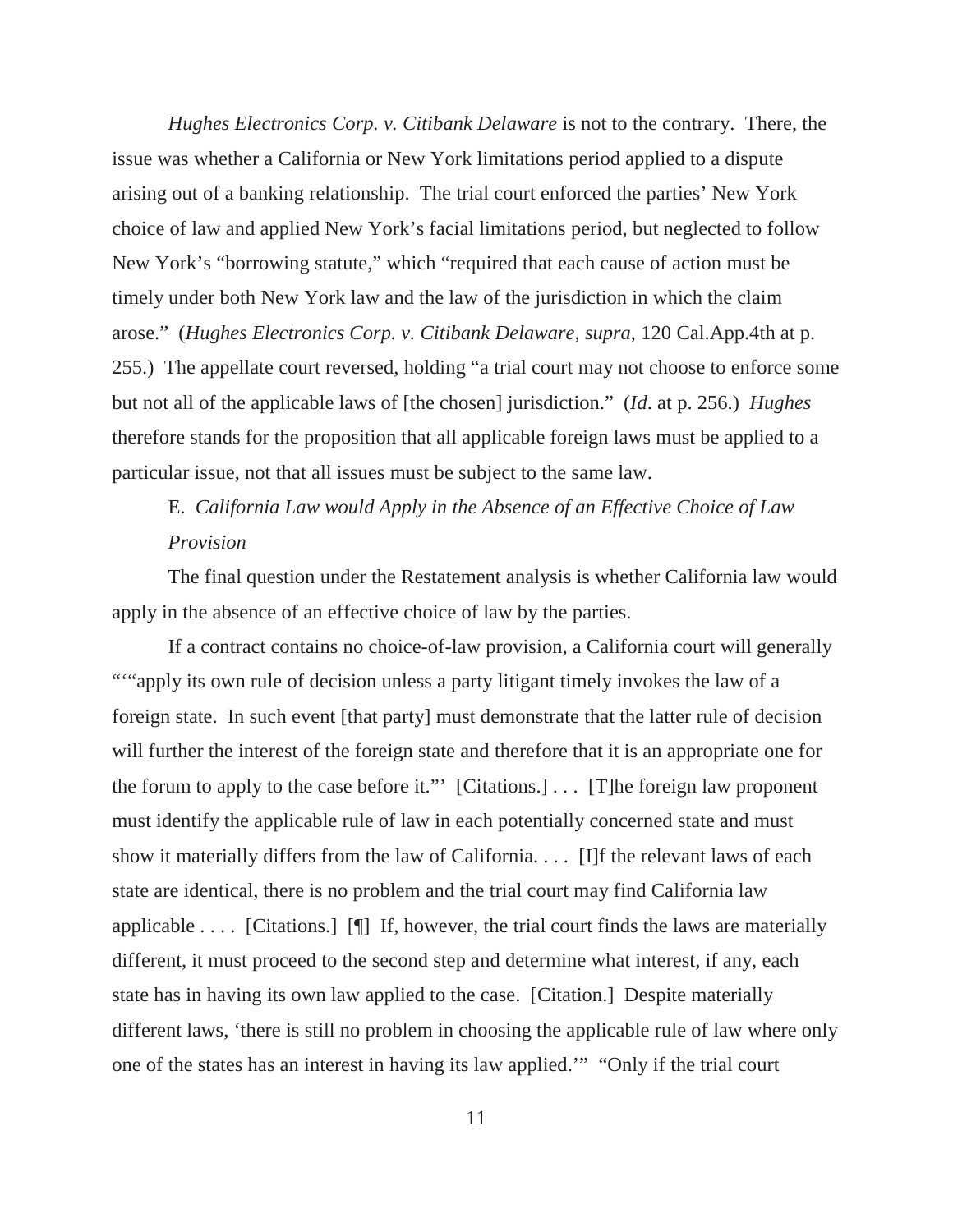determines that the laws are materially different *and* that each state has an interest in having its own law applied, thus reflecting an actual conflict, must the court take the final step and select the law of the state whose interests would be 'more impaired' if its law were not applied. [Citations.] In making this comparative impairment analysis, the trial court must determine 'the relative commitment of the respective states to the laws involved' and consider 'the history and current status of the states' laws' and 'the function and purpose of those laws.' [Citation.] These rules apply whether the dispute arises out of contract or tort [citations], and *a separate conflict of laws inquiry must be made with respect to each issue in the case* [citations]." (*Washington Mutual Bank v. Superior Court* (2001) 24 Cal.4th 906, 919-920, italics added.)

Here, the laws of California and New Mexico on attorney fee reciprocity conflict, but New Mexico has no discernable interest in California litigation over a guaranty involving non-New Mexico residents that was entered into and was to be performed in California. Therefore, California law would apply.

Bank of America urges us to reject the approach set forth in *ABF Capital Corp. v. Grove Properties*, *supra*, 126 Cal.App.4th 204, in which Division Two of the Fourth District applied California over New York law, and instead reaffirm our holding in *ABF Capital Corp. v. Berglass*, *supra*, 130 Cal.App.4th 825, where we applied New York law rather than California law on similar facts. But the result would be the same under either approach. In *Berglass* we distinguished *Grove Properties* and applied New York law in part because we did "not know where [the] defendant executed the contract or the parties negotiated the contract." (130 Cal.App.4th at p. 838.) But here, Lahave declared he

 $2^{2}$  The result would be the same under Restatement section 188, which provides: "In the absence of an effective choice of law by the parties (see § 187), the contacts to be taken into account in applying the principles of § 6 to determine the law applicable to an issue include: [¶] (a) the place of contracting, [¶] (b) the place of negotiation of the contract, [¶] (c) the place of performance, [¶] (d) the location of the subject matter of the contract, and [¶] (e) the domicil, residence, nationality, place of incorporation and place of business of the parties." (Restat., § 188, subd. (2).)